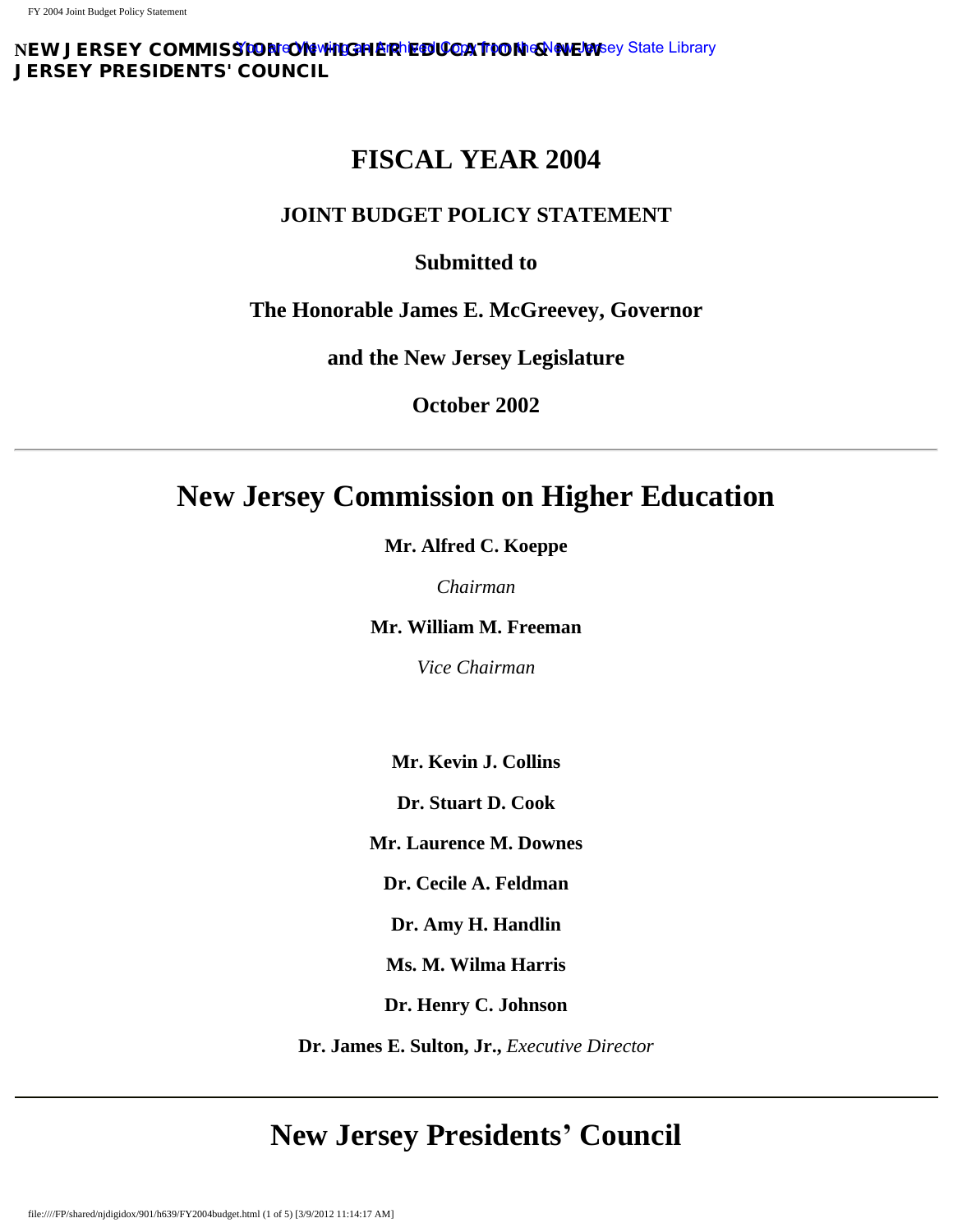# Dr. Stuart DieGook, Joniversit<u>e of Medicine and Newisters of State Chairm</u>an

**Dr. George A. Pruitt, Thomas Edison State College,** *Vice Chairman*

**Dr. Edward J. Yaw, County College of Morris,** *Secretary*

**Sister Patrice Werner, Caldwell College,** *Treasurer*

**Dr. J. Michael Adams,** Fairleigh Dickinson University **The Honorable Thomas H. Kean,** Drew University **Dr. Robert A. Altenkirch,** N.J. Institute of Technology **Rabbi Aaron Kotler,** Beth Medrash Govoha **Dr. William F. Anderson,** Gloucester County College **Dr. Jon H. Larson,** Ocean County College **Dr. John J. Bakum,** Middlesex County College **Father James N. Loughran**, Saint Peter's College **Mr. Robert M. Bocchino,** DeVry College of Technology **Dr. J. Barton Luedeke**, Rider University **Dr. Thomas H. Brown,** Union County College **Sister Theresa Mary Martin,** Felician College **Dr. Peter F. Burnham,** Brookdale Community College **Dr. John T. May,** Atlantic Cape Community College **Dr. Susan A. Cole,** Montclair State University **Dr. Robert C. Messina, Jr.,** Burlington County College **Dr. Peter B. Contini,** Salem Community College **Dr. John F. Noonan,** Bloomfield College **Dr. Phyllis Della Vecchia,** Camden County College **Sister Francis Raftery,** College of Saint Elizabeth **Dr. Vincent DeSanctis,** Warren County Community College **Dr. Harold J. Raveche,** Stevens Institute of Technology **Dr. Kenneth L. Ender,** Cumberland County College **Dr. Robert R. Rose,** Mercer County Community College **Dr. Frank J. Esposito,** Kean University **Dr. Steven M. Rose, Passaic County Community College Dr. Donald J. Farish, Rowan University <b>Dr. G. Jeremiah Ryan, Raritan Valley Community College Dr. Vera King Farris,** Richard Stockton College of N.J. **Dr. Norman Samuels,** Rutgers, The State University of N.J. **Dr. Glen E. Gabert,** Hudson County Community College **Msgr. Robert T. Sheeran,** Seton Hall University **Dr. Mildred Garcia, Berkeley College 2018 1996 1997 12: Dr. Rodney D. Smith, Ramapo College of New Jersey Dr. Thomas W. Gillespie,** Princeton Theological Seminary **Dr. Arnold Speert,** William Paterson University of N.J. **Dr. R. Barbara Gitenstein,** The College of New Jersey **Dr. Rebecca Stafford,** Monmouth University **Dr. Bradley M. Gottfried, Sussex County Community College Dr. Shirley M. Tilghman, Princeton University Dr. Carlos Hernandez, New Jersey City University Dr. Judith K. Winn, Bergen Community College Dr. Carlos Hernandez, New Jersey City University Dr. Kenneth L. Hoyt,** Centenary College **Dr. A. Zachary Yamba,** Essex County College **Sister Rosemary Jeffries,** Georgian Court College

# **HIGHER EDUCATION: AN ESSENTIAL INVESTMENT**

# **Introduction**

In fall 2001, the New Jersey Commission on Higher Education and the New Jersey Presidents' Council jointly adopted a budget policy statement that detailed significant higher education needs supported by sound, underlying rationale and data. The statement provided a compelling message regarding the role of higher education in the knowledge-based economy and the necessity of a significantly enhanced investment in the state's system of public and private colleges and universities. The budget policy statement was of little consequence, however, as a result of the downturn in the economy and the extraordinary state revenue shortfall. The state's fiscal condition dictated difficult decisions and funding decreases across state-supported agencies and institutions.

The underlying message from last year's budget policy statement continues to be both relevant and important to the future of New Jersey. Accordingly, this year's joint statement consolidates last year's message and frames it within current fiscal realities. While demands on higher education continue to increase, the Commission and Council recognize the fiscal constraints facing the state and recommend funding priorities for FY 2004 in the context of overall needs of higher education.

# **Planning for Higher Education to Meet State Needs**

New Jersey must strategically plan for its investment in higher education to ensure the state's continued competitiveness, future prosperity, and societal well-being. Colleges and universities prepare individuals from all segments of the community for fulfilling lives, productive careers, and lifelong learning. They develop the human resources necessary to fuel economic growth, sustain technological advantages, create new knowledge, improve education from preschool to graduate school, and provide leadership for the future. Nationally, the successful collaborative efforts of government, higher education, and the private sector are setting states apart as leaders in the new economy. New Jersey must also assume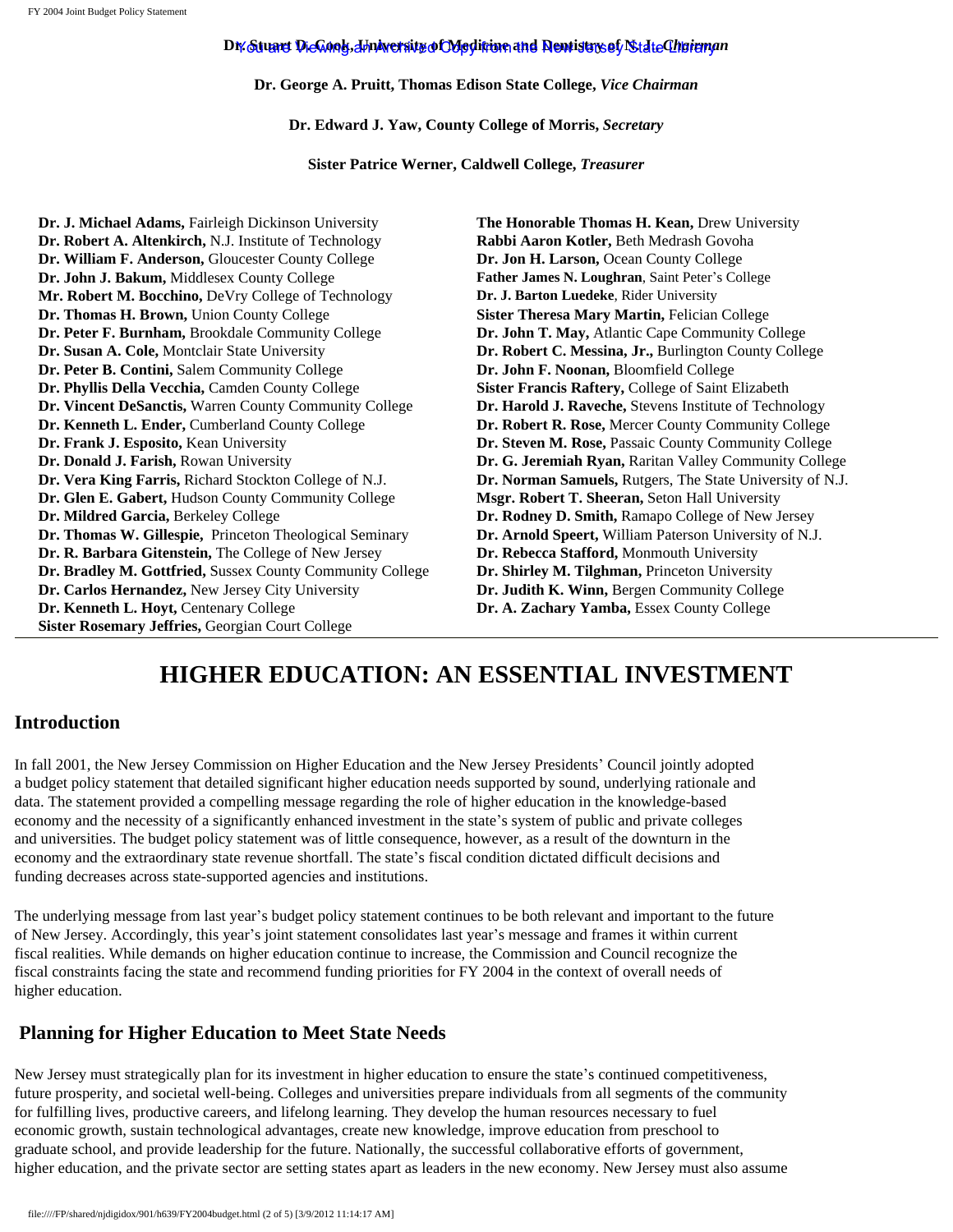FY 2004 Joint Budget Policy Statement

a leadership role, building on its abundangreot/human, grographical, Copyntronalthe Aledustrial ay State Longh investments in higher education and research that underlie economic competitiveness and quality of life.

New Jersey is currently engaged in a process to develop a long-range plan that will set a clear direction for higher education and assist the state in assuming a leadership role. In early 2003, the state will set forth a vision for higher education and several broad objectives, accompanied by specific action plans and performance measures to track progress. The resulting long-range plan will provide additional guidance for the FY 2004 budget and future state investments in higher education.

# **The Context for Increased Investment**

Colleges and universities are increasingly a focal point of global competition, and classrooms at all levels are sources of global understanding, particularly in a state as diverse as New Jersey. The colleges and universities and the state must recognize more than ever before that higher education has a unique position in society that carries with it special and widespread responsibilities.

New Jersey colleges and universities are committed to developing the full potential of New Jersey and its people. The institutions strive to model tolerance and civility, celebrating the diversity that creates rich learning environments. Most of the colleges and universities in the state currently operate at or close to full capacity and face pressures to preserve their existing campuses and enhance capacity to address growing demands. They are actively engaged in efforts to meet needs by enhancing flexibility to serve students through nontraditional means, incorporating technology and providing distance education, advancing articulation and transfer and other means of collaboration among institutions, and strengthening enrollment parity among all ethnic minority groups.

## **Demographics**

The growth in population and a substantial increase in the number of school-age children intensify demands on colleges and universities, as does the need for lifelong learning to upgrade skills and prepare individuals for multiple careers over a lifetime. In New Jersey, which is among the most densely populated and diverse states in the nation, the already proportionally large population of Hispanics and African Americans, among other ethnic minority groups, is expected to continue to grow. While the state's overall population is not expected to increase as much as the population in many other parts of the nation, the projected growth in the number of high school graduates in New Jersey by 2008 is among the highest in the nation and will require increased higher education capacity. The state's projected growth in the number of nontraditional students seeking higher education opportunities to meet workforce demands is also high.

As a result of the "baby boom echo" the number of high school graduates in New Jersey is projected to increase by approximately 19,000 between 2000 and 2008. Based on current projections, if the annual percentage of high school graduates who attend college within 12 months of graduation remains constant and the same percentage of graduates attend college in New Jersey, the state should expect 6,770 more college freshmen in 2008 than were enrolled in 2001. The cumulative effect of the annual increase in freshmen is substantial. Over the four-year period from 2005 to 2008, New Jersey colleges and universities would be serving an overall increase of over 22,000 more students than are currently served. Unlike the "baby boom," which was followed by a significant decrease in students, the larger number of high school graduates in 2008 is projected to drop slightly and then level off. This significant and sustained increase in the number of high school graduates, coupled with a projected annual increase of 3.3 percent in nontraditional students in need of postsecondary education, necessitates substantially augmented physical capacity and human resources at colleges and universities to serve more students.

## **Economics**

The state's colleges and universities must compete with the best in the nation if New Jersey is to prosper. Students require excellent faculty who are equipped with the latest technology and other resources to prepare them with the strong general education and skills required for the rapidly changing workforce. All of America continues to make the transition to a technology-driven, information-based environment. New Jersey policy makers, like those across the nation, are concerned about the shortage of well-prepared, skilled, technical workers with appropriate credentials. As a leading state in pharmaceuticals, telecommunications, and other knowledge-based industries, New Jersey has a particularly widespread need for a highly skilled workforce.

The demand for well-educated, high-skilled workers, however, continues to exceed supply. In addition, an undeniable "digital divide" separates future workers into the technological "haves" and "have-nots." Educators face the difficult task of preparing individuals of all ages and backgrounds to participate successfully in society and the new economy.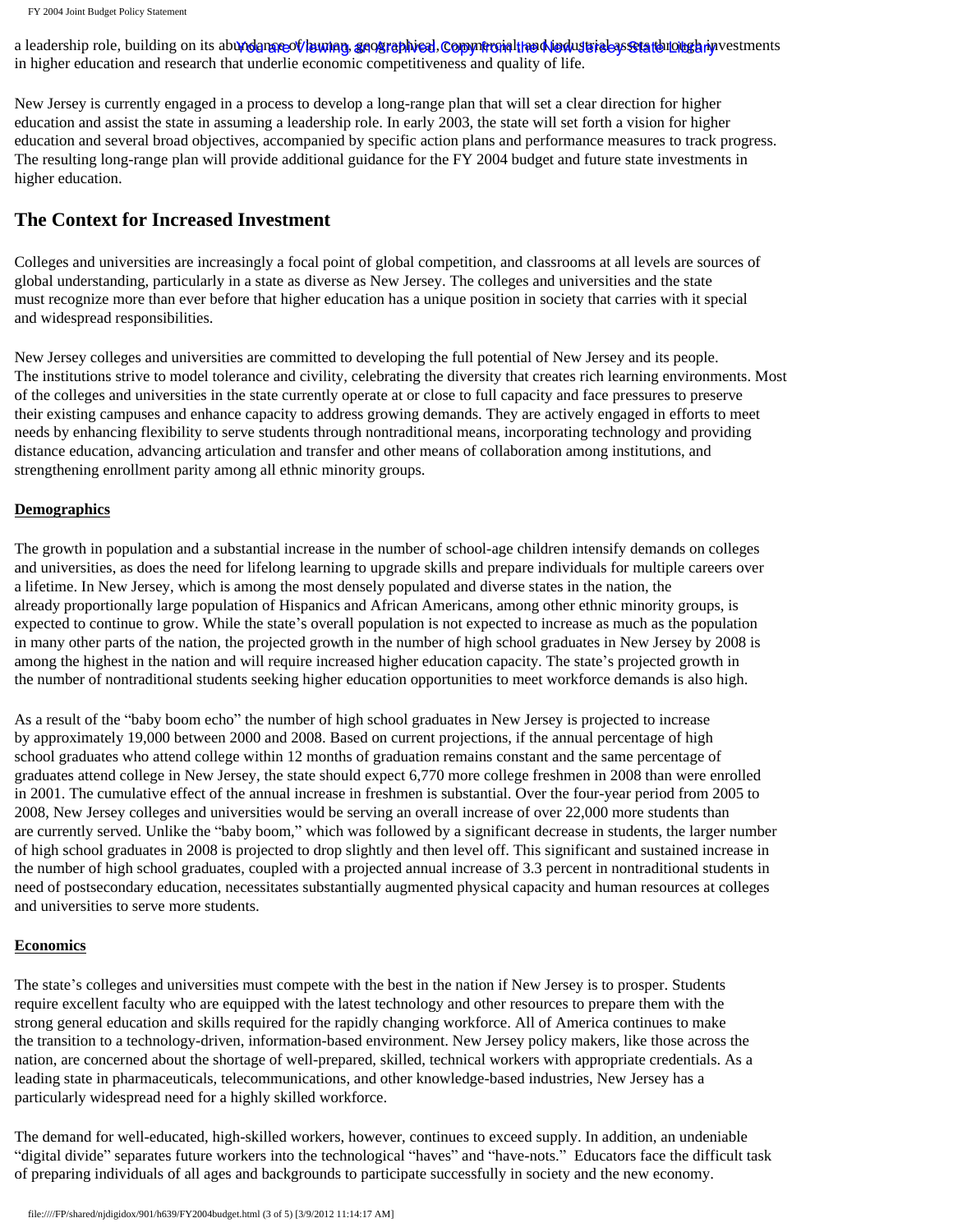## You are Viewing an Archived Copy from the New Jersey State Library

This charge falls, to a large degree, to higher education. Nationally, occupations that require a college degree are growing twice as fast as others. According to the U.S. Department of Labor, the earnings gap between college and high school graduates has grown from 38 percent in 1979 to over 70 percent today. While the fastest-growing and highest-paying jobs require a college degree, there are also existing and new jobs that require specific skills attainable through a certificate program and short-term training. The benefits of the new economy and educational opportunity beyond a high school diploma must be available to all to maintain quality of life and the nation's preeminence.

#### **RECOMMENDATIONS FOR FISCAL YEAR 2004**

The convergence of demographic trends, the knowledge-based economy, and growing workforce demands will require increased state investment in New Jersey's system of public and private colleges and universities over the next several years. The state's competitiveness requires deliberate planning and bold efforts to link higher education and other resources to address priorities and meet state goals. Higher education's vital role in establishing New Jersey as a leader in human and economic development hinges on several fundamentals, including capacity to meet student needs and state workforce demands; access to high-quality, timely educational opportunities for all segments of the population; and a commitment to excellence in education and research and development.

While recognizing current constraints on state resources, there are two fundamental areas in which an increased investment is recommended for Fiscal Year 2004: institutional operating aid and student assistance programs – both of which are necessary to provide access to high-quality higher education opportunities. In addition, initial targeted investments in the forthcoming long-range plan priorities will strengthen the state's economic competitiveness and quality of life.

## **Institutional Operating Aid**

●

●

The need for state institutional operating support is significant in light of FY 2002 and 2003 reductions, particularly for the senior public institutions. Growing demands on colleges and universities, increasing costs to operate, and the recent significant loss of state aid and salary program shortfalls justify a minimum increase of 3.5 percent over the original FY 2002 appropriation for senior public institutions, in addition to salary program and maintenance and renewal support; continuation of annual increases for community colleges; and full funding of the independent aid act.

However, the reality of the current state revenue situation and additional projected revenue shortfalls suggests another difficult year. The Commission and Presidents' Council therefore urge avoidance of any further midyear or subsequentyear cuts to colleges and universities and set forth the following principle to guide appropriations:

**The first funding priority for FY 2004 is to return the level of funding for the senior public institutions to the level of the FY 2002 original appropriation.**

**The second priority is to provide some level of increase to all three sectors in FY 2004 to minimize further reliance on student tuition and fees.** 

Institutional operating aid priorities are listed below:

- Increased operating aid for the senior public institutions and support for the FY 2004 salary program to cover the cost of contractual incremental increases as well as any cost-of-living adjustments that may be negotiated
- A continuation of increases in the aid for community colleges
- Increased aid for independent institutions, which sustained a cut in FY 2002 that was partially restored in FY 2003

#### **Student Assistance Programs**

The state has a longstanding commitment to student financial assistance programs that help keep higher education affordable for residents. It ranks second in the nation in the percentage of full-time undergraduates receiving need-based grant aid and in need-based dollars per student and sixth in financial aid of any kind as a percentage of total state higher education funding. In order to maintain access to higher education and the opportunities it offers for low-income and underrepresented students during this period of constrained state revenues, additional aid is recommended in the following three areas.

Tuition Aid Grants (TAG). TAG awards, the state's primary need-based aid program, should be increased to the